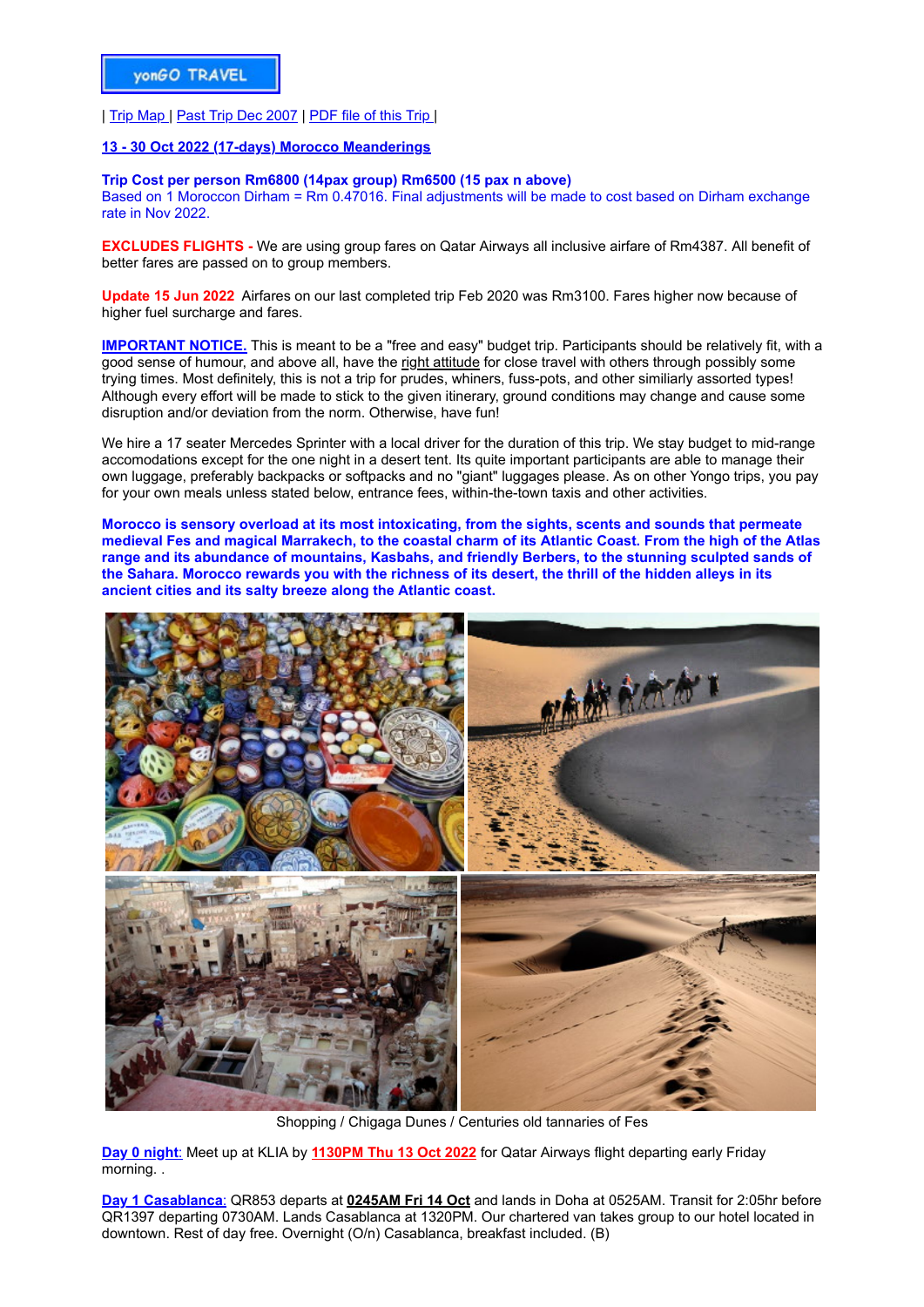**Day 2 Chefchaouen**: After breakfast, we start our journey of 5:30hr to Chefchaouen located in the Rif mountains in Northwest Morocco. 91km from Casablanca, we stop at Rabat, listed in UNESCO World Heritage, also the capital city of Morocco to visit the Kasbah of the Udayas, a well preserved fortress dating back to 12th century Almohad Dynasty. The Hassan Tower Mosque and across it the Mausoleum of Mohammed V. After lunch, we continue journey to Chefchaouen, also known as the Blue City with its blue-washed buildings, this town of 43,000 population is becoming a popular tourist destination. O/n Chefchaouen, breakfast included. (B)

**Day 3 Chefchaouen**: We spend the day wandering about the Old town. Take a walk through the old medina and uphill to a "Lookout Point" infront of a Spanish mosque. Enjoy the breathtaking view over Chefchaouen and its surrounding mountains. This place is indeed a rare and stunning gem of Morocco. O/n Chefchaouen breakfast included. (B)

**Day 4 Meknes**: An early start to Meknes 5 hours, with a stop at Morocco 's main Roman ruins of Volubilis, and a UNESCO World Heritage Site. It was an important Roman outpost which was founded in 3rd century as capital of Mauretania. We''ll arrive in the evening at Meknes, one of three imperial capitals of old Morocco. O/n Meknes, breakfast included. (B)

**Day 5 Fes**: In the morning we have a guided half day city tour in this UNESCO listed historic city of Meknes, which is the least visited of all three imperial capitals. In the afternoon, we bus to Fes 1 hour, Morocco's oldest imperial city and the 4th UNESCO World Heritage site on our travel so far. Fes was founded in 9th century, and it was a capital of Marinid Dynasty In 13th and 14th century. Fes hosts world's oldest university i.e. Univerisity of Quaraouiyin". O/n Fes, breakfast included. (B)

**Day 6 Fes**: We will do a 3km guided walking tour of the old medina, taking about 3 hours or so, and rest of day free to continue your own explorations of Fes. Be prepared for a labyrinthe of alleys and a riot of sights and smells, many of which has remained pretty much the same since centuries ago! Note Fes medina is car-free, you will be on foot throughout your stay in Fes. Run riot on your own then! O/n Fes, breakfast included. (B)



Roman Ruins Volubilis / UNESCO Ait-Ben-Haddou / Todra Trekking / Climbing Goats

**Day 7 Tinerhir:** . It's a long bus ride into the High Atlas today, as we take in a 10 hours trip to Tinerhir. However, the change of scenery as we start our uphill ascend will surely keep all awake, at least some of the time. Tinerhir is a city in the region of Draa-Tafilalet, an oasis sandwich between High Atlas and Little Atlas. The beautiful palmeraie or oasis along the Todra river simply takes your breath away. O/n Tinerhir. Dinner included. (D/B)

**Day 8 Tinerhir**: Morocco 's answer to the Grand Canyon, Todra Gorge awaits us today. With 300m cliff walls at its narrowest point, and quaint Berber villages abounding. Today will be a day of nature and cultural appreciation. We will go on a long walk (4-6 hrs) over the gorge with great views of the surrounds. O/n Tinerhir Dinner and Breakfast included. (D/B)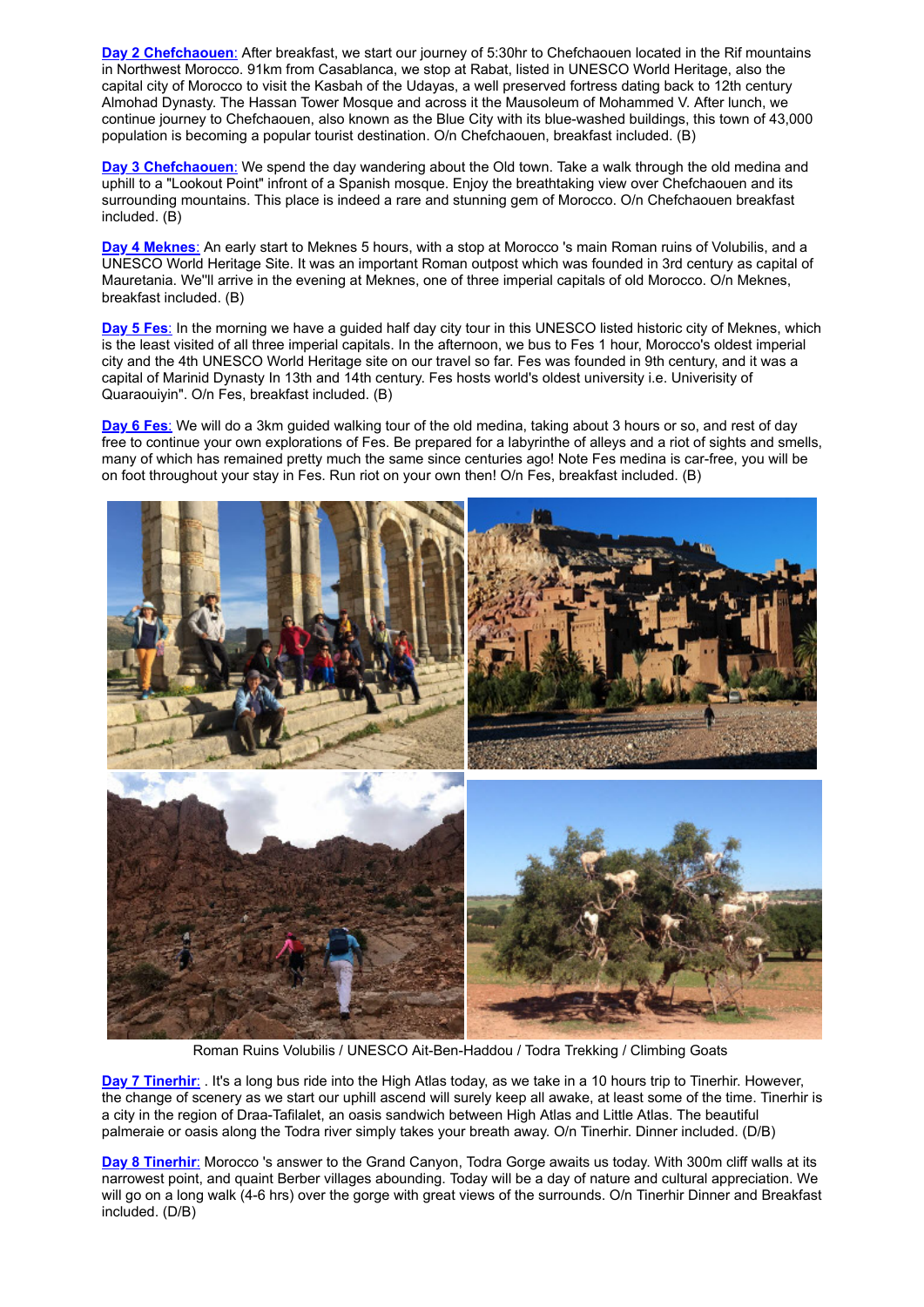**Day 9 Mhamid**: Early departure for Mhamid 5 hours, the last village before the Algerian border and the beginnings of the Western Sahara . On the way, we stop at Zagora market (Wed & Sun only) where one finds many dark-skin Moroccans of African origins. O/n Mhamid, Dinner, Breakfast included. (D/B)

**Day 10 Sahara Berber Camp**: We depart after lunch for a sand-bashing time with 4WD deep into the Western Sahara, to Erg Chigaga and its 150m sand dunes. In the evening, try your charm on the cantankerous camels around the Berber camp and oasis where we will stay the night. We sleep in large Berber tents, but nothing like a sleeping bag on soft sands under a thousand stars! O/n Sahara Desert Tents. Breakfast, Lunch and Dinner included. (L/D/B)

**Day 11 Ouarzazate:** We return to Mhamid in the morning for cold drinks, showers and quick lunch. We travel over the mountain to Ouarzazate 5 hours. Ouarzazate is an oasis for film makers all over the world, hence, it is also known as "The Moroccan Hollywood". Upon arrival, we visit Taourite Kasbah, one of the best in Morocco or Atlas Studio. O/n Ouarzazate Breakfast NOT included. (Desert breakfast and Mhamid lunch included.)



Chefchaouen Blue City / Tagine in local restaurant / Jemaa el Fna Marrakesh / Essaouira

**Day 12 Marrakesh**: 30km outside Ouarzazate is Ait Ben Haddou, one of the most exotic and best preserved Kasbahs in Morrocco, and yet another UNESCO Heritage Site! Ait Ben Haddou has been featured in many famous movies including "Lawrence of Arabia, Gladiators, Indiana Jones" and many more. We move on to Marrakesh on a beautiful high mountain pass reaching an elevation of 2260 meters at Tizi N' Tichka. Total travel time 5 hours. O/n Marrakesh Breakfast included. (B)

**Day 13 Marrakesh**: The epicenter of Morocco tourism, Marrakesh is meanderer's heaven. We take in the city sights, smells, and sounds in a half-day guided walking tour, and end the day at the Koutoubria Mosque. The medina of Marrakesh is listed in UNESCO World Heritage. Djemaa el-Fna, a huge square in central Marrakesh showcase one of the world's greatest spectacle of food, fun, wares and everything else in a kaleidoscope of Moroccan vibrancy! O/n Marrakesh Breakfast included. (B)

**Day 14 Essaouira**: Bus 4 hours to UNESCO World Heritage listed Essaouria, a late 18th century Portuguese fortified seaport town. Wander about the maze-like streets filled with interesting artisan wares and enjoy the breeze and sights of this Atlantic coastal town. O/n Essaouira Breakfast included. (B)

**Day 15 El Jadida**: In the morning, see more of Essaouira including the stone ramparts and canon turrets. After lunch 3 hours drive to the 8th UNESCO World Heritage site on our journey. The Portuguese fortification of Mazagan, now part of the city of El Jadida, 90-km southwest of Casablanca. O/n El Jadida breakfast not included.

**Day 16 Plane**: Transfer to Casablanca Airport 2 hours 98km at 1130AM and the end of our 17 days of Moroccan meanderings! Flight home departs Casablanca at 1450PM. . Transit in Istanbul for 2:10hr.

**Day 17 Home**: Lands in Doha at 0005AM, transit 1:25hr before flight at 0130AM. Lands in KUL at **1420PM Sunday 30 Oct 2022,**